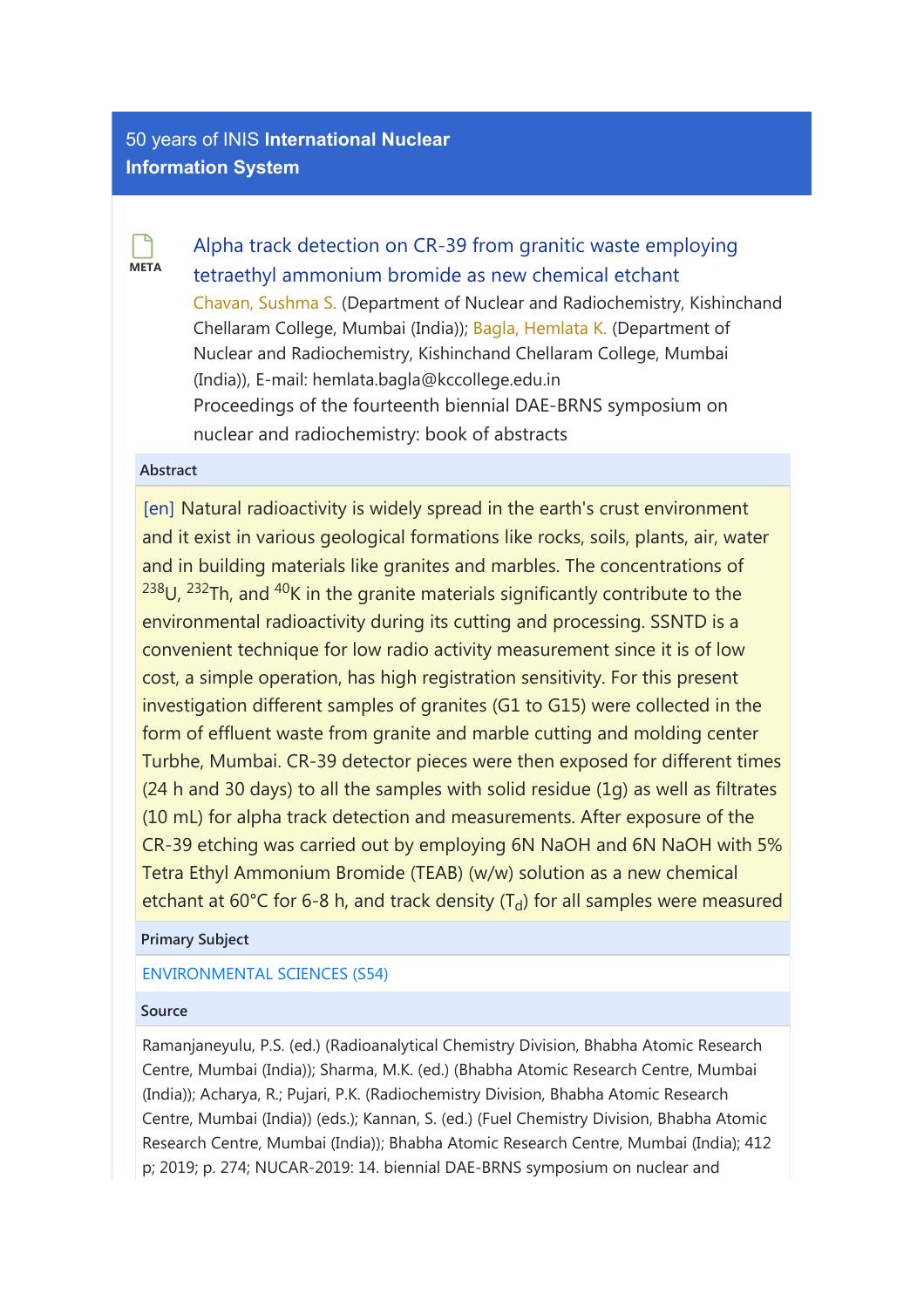radiochemistry; Mumbai (India); 15-19 Jan 2019; 2 refs., 2 figs., 1 tab.

Record Type

Book

Literature Type

Conference

Country of publication

[India](https://inis.iaea.org/search/search.aspx?orig_q=country:%22India%22)

Descriptors (DEI)

[ALPHA DETECTION](https://inis.iaea.org/search/search.aspx?orig_q=DEI:%22ALPHA%20DETECTION%22), [BROMIDES](https://inis.iaea.org/search/search.aspx?orig_q=DEI:%22BROMIDES%22), [ENVIRONMENTAL IMPACTS,](https://inis.iaea.org/search/search.aspx?orig_q=DEI:%22ENVIRONMENTAL%20IMPACTS%22) [GRANITES](https://inis.iaea.org/search/search.aspx?orig_q=DEI:%22GRANITES%22), [NATURAL](https://inis.iaea.org/search/search.aspx?orig_q=DEI:%22NATURAL%20RADIOACTIVITY%22) [RADIOACTIVITY,](https://inis.iaea.org/search/search.aspx?orig_q=DEI:%22NATURAL%20RADIOACTIVITY%22) [PARTICLE TRACKS,](https://inis.iaea.org/search/search.aspx?orig_q=DEI:%22PARTICLE%20TRACKS%22) [POTASSIUM 40](https://inis.iaea.org/search/search.aspx?orig_q=DEI:%22POTASSIUM%2040%22), [THORIUM 232](https://inis.iaea.org/search/search.aspx?orig_q=DEI:%22THORIUM%20232%22), [URANIUM 238](https://inis.iaea.org/search/search.aspx?orig_q=DEI:%22URANIUM%20238%22)

#### Descriptors (DEC)

Publication Year

[ACTINIDE NUCLEI,](https://inis.iaea.org/search/search.aspx?orig_q=DEC:%22ACTINIDE%20NUCLEI%22) [ALPHA DECAY RADIOISOTOPES,](https://inis.iaea.org/search/search.aspx?orig_q=DEC:%22ALPHA%20DECAY%20RADIOISOTOPES%22) [BETA DECAY RADIOISOTOPES,](https://inis.iaea.org/search/search.aspx?orig_q=DEC:%22BETA%20DECAY%20RADIOISOTOPES%22) [BETA-](https://inis.iaea.org/search/search.aspx?orig_q=DEC:%22BETA-MINUS%20DECAY%20RADIOISOTOPES%22)[MINUS DECAY RADIOISOTOPES](https://inis.iaea.org/search/search.aspx?orig_q=DEC:%22BETA-MINUS%20DECAY%20RADIOISOTOPES%22), [BETA-PLUS DECAY RADIOISOTOPES](https://inis.iaea.org/search/search.aspx?orig_q=DEC:%22BETA-PLUS%20DECAY%20RADIOISOTOPES%22), [BROMINE](https://inis.iaea.org/search/search.aspx?orig_q=DEC:%22BROMINE%20COMPOUNDS%22) [COMPOUNDS,](https://inis.iaea.org/search/search.aspx?orig_q=DEC:%22BROMINE%20COMPOUNDS%22) [CHARGED PARTICLE DETECTION,](https://inis.iaea.org/search/search.aspx?orig_q=DEC:%22CHARGED%20PARTICLE%20DETECTION%22) [DETECTION](https://inis.iaea.org/search/search.aspx?orig_q=DEC:%22DETECTION%22), [ELECTRON CAPTURE](https://inis.iaea.org/search/search.aspx?orig_q=DEC:%22ELECTRON%20CAPTURE%20RADIOISOTOPES%22) [RADIOISOTOPES](https://inis.iaea.org/search/search.aspx?orig_q=DEC:%22ELECTRON%20CAPTURE%20RADIOISOTOPES%22), [EVEN-EVEN NUCLEI,](https://inis.iaea.org/search/search.aspx?orig_q=DEC:%22EVEN-EVEN%20NUCLEI%22) [HALIDES](https://inis.iaea.org/search/search.aspx?orig_q=DEC:%22HALIDES%22), [HALOGEN COMPOUNDS,](https://inis.iaea.org/search/search.aspx?orig_q=DEC:%22HALOGEN%20COMPOUNDS%22) [HEAVY](https://inis.iaea.org/search/search.aspx?orig_q=DEC:%22HEAVY%20NUCLEI%22) [NUCLEI](https://inis.iaea.org/search/search.aspx?orig_q=DEC:%22HEAVY%20NUCLEI%22), [IGNEOUS ROCKS](https://inis.iaea.org/search/search.aspx?orig_q=DEC:%22IGNEOUS%20ROCKS%22), [ISOMERIC TRANSITION ISOTOPES](https://inis.iaea.org/search/search.aspx?orig_q=DEC:%22ISOMERIC%20TRANSITION%20ISOTOPES%22), [ISOTOPES](https://inis.iaea.org/search/search.aspx?orig_q=DEC:%22ISOTOPES%22), [LIGHT NUCLEI](https://inis.iaea.org/search/search.aspx?orig_q=DEC:%22LIGHT%20NUCLEI%22), [NANOSECONDS LIVING RADIOISOTOPES,](https://inis.iaea.org/search/search.aspx?orig_q=DEC:%22NANOSECONDS%20LIVING%20RADIOISOTOPES%22) [NUCLEI](https://inis.iaea.org/search/search.aspx?orig_q=DEC:%22NUCLEI%22), [ODD-ODD NUCLEI,](https://inis.iaea.org/search/search.aspx?orig_q=DEC:%22ODD-ODD%20NUCLEI%22) [PLUTONIC](https://inis.iaea.org/search/search.aspx?orig_q=DEC:%22PLUTONIC%20ROCKS%22) [ROCKS,](https://inis.iaea.org/search/search.aspx?orig_q=DEC:%22PLUTONIC%20ROCKS%22) [POTASSIUM ISOTOPES](https://inis.iaea.org/search/search.aspx?orig_q=DEC:%22POTASSIUM%20ISOTOPES%22), [RADIATION DETECTION](https://inis.iaea.org/search/search.aspx?orig_q=DEC:%22RADIATION%20DETECTION%22), [RADIOACTIVITY,](https://inis.iaea.org/search/search.aspx?orig_q=DEC:%22RADIOACTIVITY%22) [RADIOISOTOPES](https://inis.iaea.org/search/search.aspx?orig_q=DEC:%22RADIOISOTOPES%22), [ROCKS](https://inis.iaea.org/search/search.aspx?orig_q=DEC:%22ROCKS%22), [SPONTANEOUS FISSION RADIOISOTOPES](https://inis.iaea.org/search/search.aspx?orig_q=DEC:%22SPONTANEOUS%20FISSION%20RADIOISOTOPES%22), [THORIUM](https://inis.iaea.org/search/search.aspx?orig_q=DEC:%22THORIUM%20ISOTOPES%22) [ISOTOPES,](https://inis.iaea.org/search/search.aspx?orig_q=DEC:%22THORIUM%20ISOTOPES%22) [URANIUM ISOTOPES](https://inis.iaea.org/search/search.aspx?orig_q=DEC:%22URANIUM%20ISOTOPES%22), [YEARS LIVING RADIOISOTOPES](https://inis.iaea.org/search/search.aspx?orig_q=DEC:%22YEARS%20LIVING%20RADIOISOTOPES%22)

| <b>PUDIICATION Year</b> |
|-------------------------|
| 2019                    |
| Language                |
| <b>English</b>          |
| <b>Reference Number</b> |
| 50045988                |
| <b>Related Record</b>   |
| 50045710                |
| <b>INIS Volume</b>      |
| 50                      |
| <b>INIS Issue</b>       |
| 29                      |
|                         |